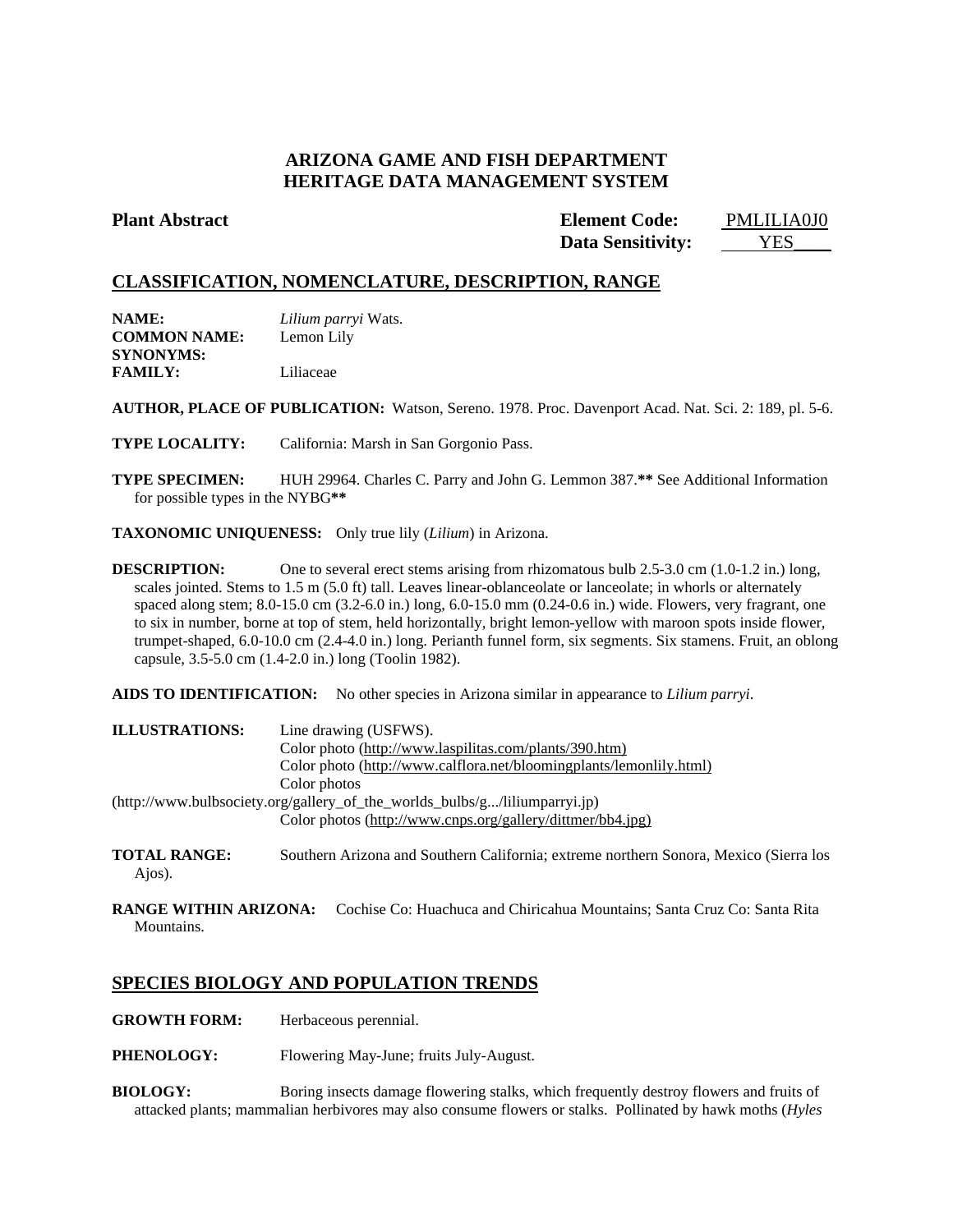### **AGFD Plant Abstract -2-** *Lilium parryi*

*lineata* and *Sphinx perelegans*) in California, however, pollinators in Arizona are undetermined (Newman 1992). Underground rhizomatous bulbs remain in ground after scouring.

**HABITAT:** Mesic, shady canyon bottoms along perennial streams or adjacent hillside springs. Sandy soil is high in organic material and remains saturated, or nearly so, year-round.

**ELEVATION:** 5,500-7,800 ft. (1678 - 2379 m (Arizona, Falk 1994)); 4,000-9,000 ft. (1220 - 2745 m (California)).

**EXPOSURE:** Various, but usually well shaded.

**SUBSTRATE:** Granite, quartzite, sandy loam with high organic content.

**PLANT COMMUNITY:** Petran Montane Conifer Forest. Dominant associated species are: *Pinus ponderosa, Pseudosuga menziesii, Abies concolor, Acer grandidentatum, Quercus hypoleucoides*.

**POPULATION TRENDS:** Plant populations monitored for five years with large fluctuations observed. Ninety eight stems, as compared with 138 in 1990, in Carr Canyon (1994). New population in Chiricahuas washed out in 1994 after the Rattlesnake Fire. Species has been found in canyons in Arizona and Sonora, Mexico; in the Santa Rita Mountains, in the Huachuca Mountains, in the Chiricahuas, and in the Sierra los Ajos, Sonora. Of these populations, one in the Santa Ritas has been extirpated (apparently by mining activity) and three others have experienced catastrophic declines due to flooding. The biggest populations are in the Huachuca Mountains in Miller, Huachuca, Carr and Bear canyons (Warren and Reichenbacher 1991).

Forest fire and subsequent erosion severely reduced populations in Carr Canyon in 1977 and Ramsey Canyon in 1983, and flooding alone seriously reduced the Madera Canyon population in 1983, although all of these populations are gradually increasing again. In 1991, the Ramsey Canyon population had declined to a single flowering plant with single fruit, but several pre-reproductive plants (Malusa et al 1992). Habitat there was damaged by a 1983 flood. See Falk and Warren (1994) for results of population monitoring of all populations (except Ramsey Canyon) for 1988-1993.

# **SPECIES PROTECTION AND CONSERVATION**

| <b>ENDANGERED SPECIES ACT STATUS:</b> | None (USDI, FWS 1996).                                   |
|---------------------------------------|----------------------------------------------------------|
|                                       | [Category 2 USDI, FWS 1980].                             |
| <b>STATE STATUS:</b>                  | Salvage Restricted (ARS 1993).                           |
| <b>OTHER STATUS:</b>                  | Forest Service Sensitive (USDA, FS Region 3 1990, 1999). |
|                                       |                                                          |

**MANAGEMENT FACTORS:** Present threat is that of increased mineral exploration and hiking impacts. Potential mining development, seed collection, wildlife (bear) browsing, hiking impact (including collecting), site de-watering, and forest fires. Collection also threat. Seeds are eaten, perhaps by bears (could act as dispersal mechanism). Could lose up to 50% of seeds. Water supply is critical. Anything that dewaters perennial streams is a threat. Hand pollination by The Nature Conservancy in Ramsey Canyon was very successful (Gori 1994).

**PROTECTIVE MEASURES:** Part of Ramsey Canyon population is on The Nature Conservancy preserve. In 1989 and 1990, the two flowering plants were hand pollinated and the resulting seed was dispersed in specific areas in the drainage.

In 1990, the Coronado National Forest removed plants from Miller Canyon and placed them at Clark Spring in the Huachuca Mountains.

**SUGGESTED PROJECTS:** Human-assisted pollination and seed dispersal in Ramsey Canyon; move trails away from populations; obtain water rights, pollination biology studies.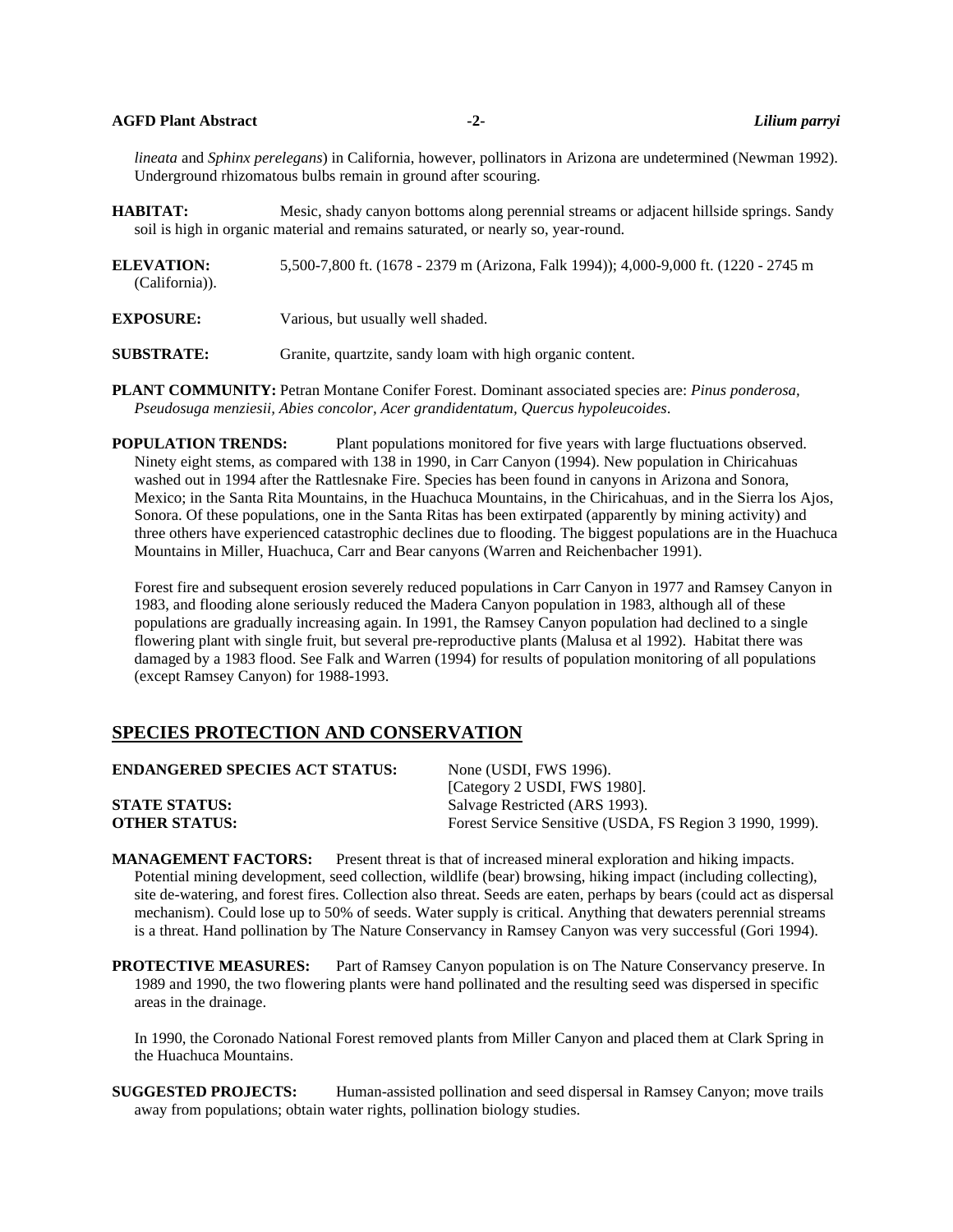**LAND MANAGEMENT/OWNERSHIP:** DOD - Fort Huachuca Military Reservation; USFS - Coronado National Forest. Possibly TNC - Ramsey Canyon Preserve.

## **SOURCES OF FURTHER INFORMATION**

#### **LITERATURE CITATIONS:**

- Arizona Revised Statutes, Chapter 7. 1993. Arizona Native Plant Law. Appendix A:.
- Davidson, A. 1924. *Lilium parryi* var. *kessleri*, n.var. Bull. Southern California Academy of Sciences. Los Angeles. p.53.
- Falk, M. 1994. Bureau of Land Management, Safford District, Rare Plant Workshop. November 14-16. Tucson Arizona.
- Friar, E., H. Nam and D.W. Mount. 1993. *Lilium parryi, Rumex orthoneurus*. genetic study. Report to U.S. Forest Service. Department of molecular and cellular biology, University of Arizona, Tucson, Arizona. 18 pp.
- Gori, D.F., P.L. Warren and S. Anderson (TNC). 1990. Population studies of sensitive plants of the Huachuca, Patagonia and Atascosa Mountains, Arizona. Prepared for Coronado National Forest, Tucson, Arizona.
- Gori, D., J. Malusa, P.L. Warren and E.S. Monarque (TNC) 1991. Population studies of sensitive plants of the Huachuca, Patagonia and Atascosa mountains, Arizona. Prepared for the Coronado National Forest, Tucson, Arizona.
- Gori, D. 1999. *Lilium parryi* S. Watson (Lemon Lily), Liliaceae. Draft abstract from Arizona Rare Plant Book, in prep.
- Kearney, T.H., R.H. Peebles with collaborators. 1960. Arizona flora. Second edition with supplement by J.T. Howell, E. McClintock and collaborators. University of California Press. Berkeley. P.183.
- Linhart, Y.B. and A.C. Premoli. 1994. Genetic variation in central and disjunct populations of *Lilium parryi*. Canadian Journal of Botany
- Malusa, J., P. Warren, D. Gori and E.S. Monarque (TNC). 1992. Population studies of sensitive plants of the Coronado National Forest. Prepared for the Coronado National Forest, Tucson, Arizona.
- Munz, P.A. 1974. *F. parryi*. A flora of southern California. University of California Press. Berkeley. p.928.
- Newman, D. (TNC). 1992. Element stewardship abstract for *Lilium parryi* lemon lily. Arlington, Virginia.
- Rose, J.N. 1891. List of plants collected by Dr. E. Palmer in Arizona in 1890. Contr. U.S. Nat. Herb. 1:117-127.
- Toolin, L.J. 1982. Status report on *Lilium parryi* Watson. For USFWS, Albuquerque, New Mexico. 12 pp.
- USDA, Forest Service Region 3. 1990. Regional Forester's Sensitive Species List.
- USDA, Forest Service Region 3. 1999. Regional Forester's Sensitive Species List.
- USDI, Fish and Wildlife Service. 1980. Endangered and Threatened Wildlife and Plants; Review of Plant Taxa for Listing as Endangered or Threatened Species. Federal Register 45(242):82518.
- USDI, Fish and Wildlife Service. 1996. Endangered and Threatened Wildlife and Plants: Review of Plant and Animal Taxa that are Candidates for Listing as Endangered or Threatened Species; Notice of Review. Proposed Rule. Federal Register 61(40):7595-7613.
- Warren, P.L.. S. Anderson and P.B. Shafroth. 1989. Population studies of sensitive plants of the Huachuca and Patagonia mountains, Arizona. Prepared for Coronado National Forest, Tucson, Arizona.
- Warren, P.L. and F.W. Reichenbacher. 1991. Sensitive plant survey of Fort Huachuca, Arizona. U.S. Army, Fort Huachuca, Arizona.
- Wiggins, I.L. 1980. Flora of Baja California. Stanford University Press. Stanford. 1025 pp.

### **MAJOR KNOWLEDGEABLE INDIVIDUALS:**

Dave Gori - The Nature Conservancy, Tucson, Arizona

Jack Kaiser - Retired (USDA), Nogales, Arizona

C. McMoran - Sierra Vista, Arizona

Paul Neal - State University of New York, Stoney Brook

Mima Falk - Botanist, US Fish and Wildlife Service, Tucson, Arizona

Frank Reichenbacher - Southwestern Field Biologists, Tucson, Arizona